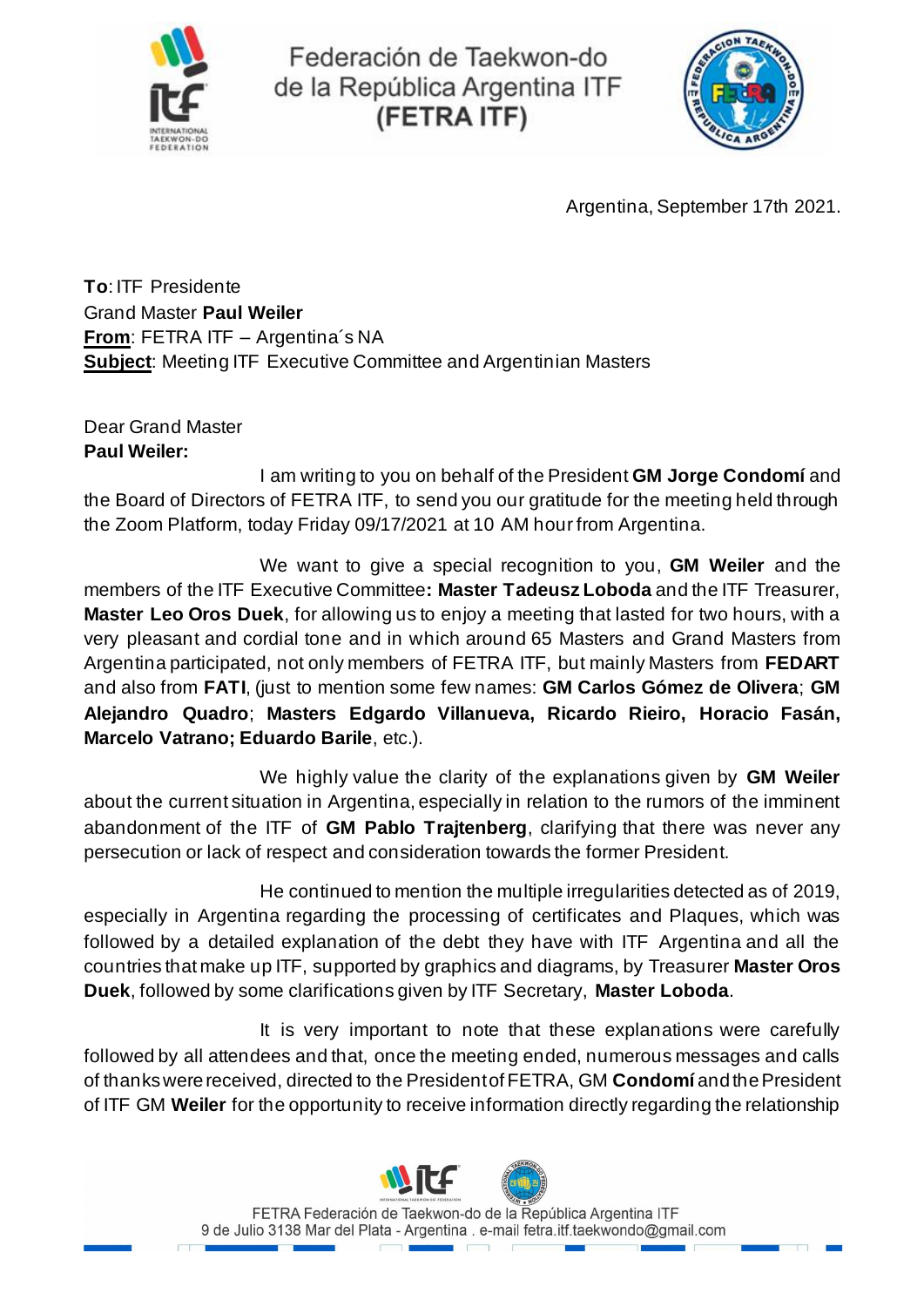

Federación de Taekwon-do de la República Argentina ITF (FETRA ITF)



between Taekwon-Do Argentina and the ITF, also suggesting that these types of meetings should be held more often.

Thank you very much, GM **Weiler** and ITF Executive Board, for the support provided to the National Government of Argentina, FETRA ITF, which has been strengthening day by day.

As an example, it is enough to mention that in the middle of this year 2021, **about 700 applications have been processed before the ITF Secretariat, not to mention that the most important request will be made at the end of the year**, which speaks clearly of the institutional strengthening, complying, and enforcing the rules and By Laws in force, following the directives of the ITF.

For no other reason, we respectfully salute you. On behalf of the FETRA ITF Board of Directors:

Master Abelardo Benzaquén Secretario General FETRA ITF

............................................................................................................................

República Argentina, 17 de septiembre de 2021.

**Al**: Presidente de la ITF Grand Master Paul Weiler **De**: FETRA ITF – NA de Argentina **Asunto**: Reunión del Comité Ejecutivo de ITF con Maestros de Argentina

Estimado Grand Master **Paul Weiler:**

Me dirijo a Ud. en nombre y representación del Presidente GM Jorge Condomí y de la Comisión Directiva de FETRA ITF, a fin de hacerle llegar nuestro agradecimiento por la reunión realizada a través de la Plataforma Zoom, hoy viernes 17/09/2021 a las 10 horas de Argentina.

Queremos hacer un reconocimiento especial a Ud., GM Weiler y a los miembros del Comité Ejecutivo de la ITF: Master Tadeusz Loboda y el Tesorero de ITF, Master Leo Oros Duek, por permitirnos disfrutar de una reunión que se desarrolló durante



FETRA Federación de Taekwon-do de la República Argentina ITF 9 de Julio 3138 Mar del Plata - Argentina . e-mail fetra.itf.taekwondo@gmail.com